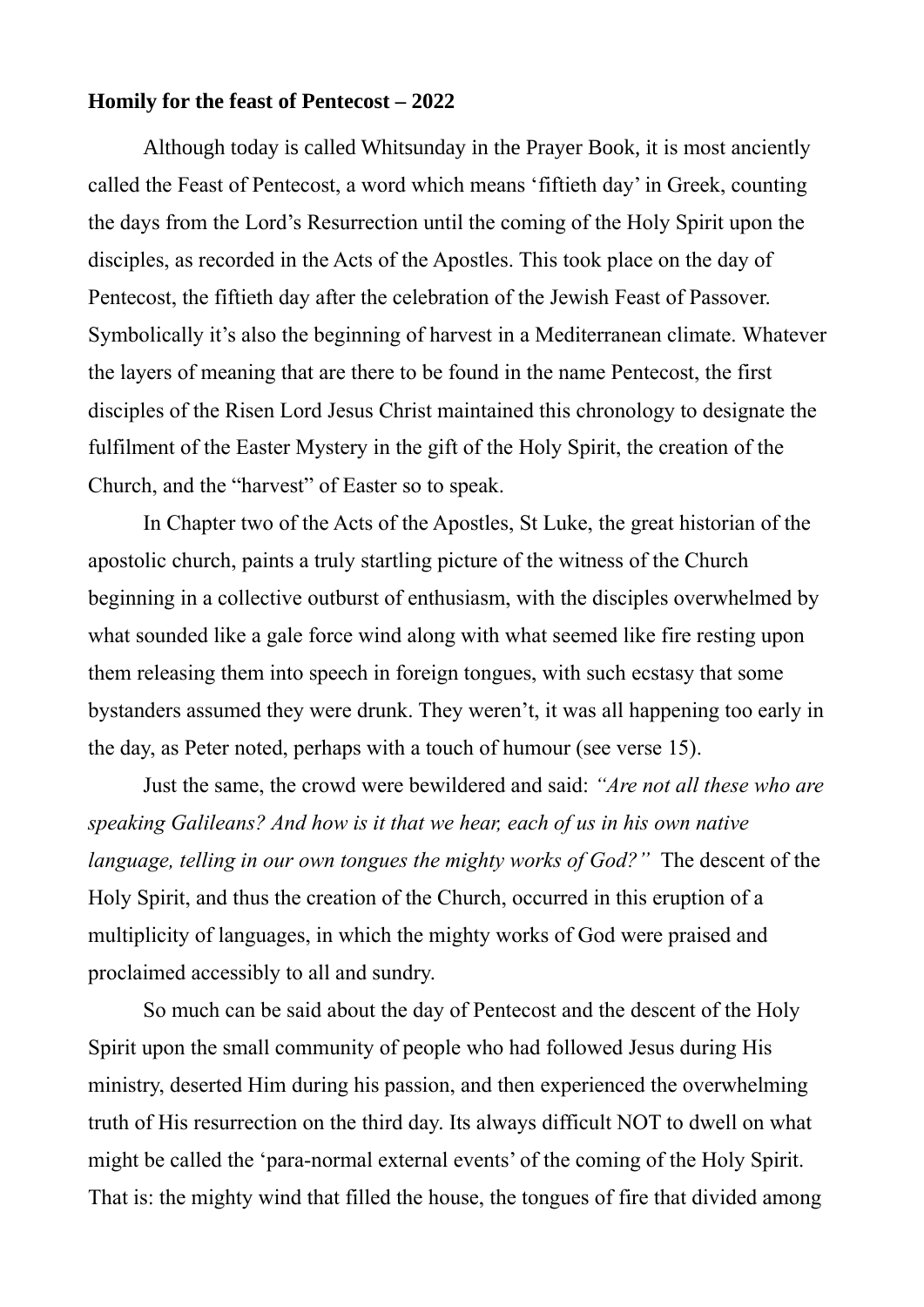the witnesses to the resurrection and rested upon their heads, to say nothing of the many languages (16 are mentioned) that were spoken by the spirit filled witnesses.

Rather than go there today, I'd like to draw your attention to another aspect of Luke's recalling of the events of the day of Pentecost. Firstly though, in Chapter one of Acts, the very last words spoken by our Lord to the disciples are (Acts 1:8): *"You will receive power when the Holy Spirit has come upon you; and you will be my witnesses in Jerusalem, in all Judea and Samaria and to the ends of the earth."* These words show plainly that the Holy Spirit was promised by the Lord to those who were witnesses to His resurrection and that the gift of the Holy Spirit would give them power to proclaim the Resurrection of Jesus Christ to everyone.. everywhere!

Next, we are told in Ch 1 verses 12-14: that after the Lord's Ascension, the disciples returned to Jerusalem and there... *"they constantly devoted themselves to prayer together with certain women, including Mary the mother of Jesus."*

Three vitally important words are found there in those brief but critically important verses. They are Power: the disciples would receive power when Holy Spirit came. Witness: The disciples were to be witnesses to the Resurrection of Jesus Christ. Prayer. The disciples waited upon the Lord to do as He said He would, by keeping a vigil of Prayer.

The day of Pentecost did come. As we heard in the first Lesson, it was a truly powerful event, an amazing event, a confronting event. Immediately after the end of today's first reading, Luke continues (Acts 2: 12-13) saying: '*All were amazed and perplexed, saying one to another "What does this mean?" But others sneered and said. "They are drunk with new wine!"* 

And then, straight away, right into this unique happening which nobody really understood and which some were already sneering about, Peter stood up, raised his voice and addressed the crowd. Yes Peter, who'd denied the Lord three times on the night of His arrest and trial. Peter, who's impetuosity had landed him in trouble before. Peter addressed the crowd, and there in Acts 2: 14-36 Luke faithfully records the first ever proclamation of the gospel to the world.

As is so often the case, there is not time in the space of a Sunday homily to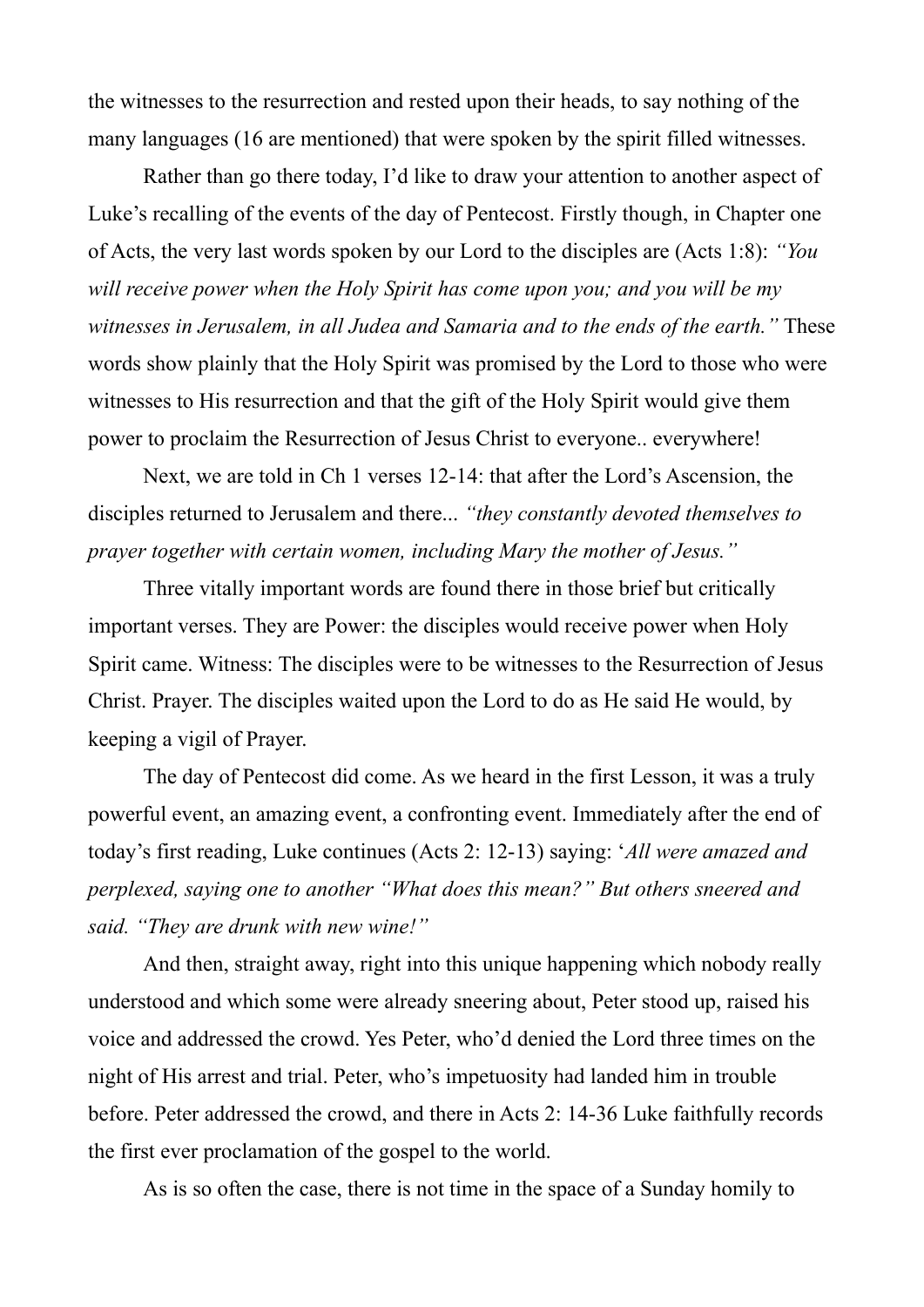read Peter's address to you now but I beg you (as I so often do in my sermons) to do some homework and read Acts Chapter 2 later on today or during the coming week. However, I will (boldly, I admit), attempt a very brief summary of Peter's great address, by quoting just a little of it:

*"You that are Israelites, listen to what I have to say: Jesus of Nazareth, a man attested to you by God with deeds of power, wonders, and signs that God did through Him among you; as you yourselves know – this man, handed over to you according to the definite plan and foreknowledge of God, you crucified and killed by the hands of those outside the Law. But God raised Him up, having freed Him from death, because it was impossible for Him to be held in its power. This Jesus God raised up and of that all of us are witnesses. Being therefore exalted at the right hand of God and having received the promise of the Holy Spirit, this He has poured out, that you may see and hear. Therefore let the entire house of Israel know with certainty that God has made Him both Lord and Messiah, this Jesus whom you crucified."*

Through prayer, the power of the Holy Spirit entered into the heart and mind of Peter on the very day of Pentecost and gave him the voice of a great witness to the resurrection of Jesus Christ. Often forgotten is this remark in Acts Ch 2: 41 *"Those who welcomed Peter's message were baptised and that day about three thousand persons were added. They devoted themselves to the Apostles' teaching and fellowship, to the breaking of bread and the prayers."* 

The very same power was delivered to all those witnesses that day. And that very same power is still delivered to the church to this day. That power is the Spirit of the living God; the Holy Spirit; the Spirit of the Risen Christ. Always that power is always given for a good purpose for He is the Spirit of Wisdom, Understanding, Good judgement, Courage, Knowledge, Reverence and Godly Fear.

It is the Holy Spirit, the Spirit of truth, the Spirit of power, the Spirit of boldness that enables the church to proclaim in every age, just as Peter did on the day of Pentecost, that Jesus Christ is the Lord. He is risen from the dead. In Him lies our every hope for He is the first fruits of the new creation. It is the power of the Holy Spirit in the church that enables us to continue to issue the great call to all of